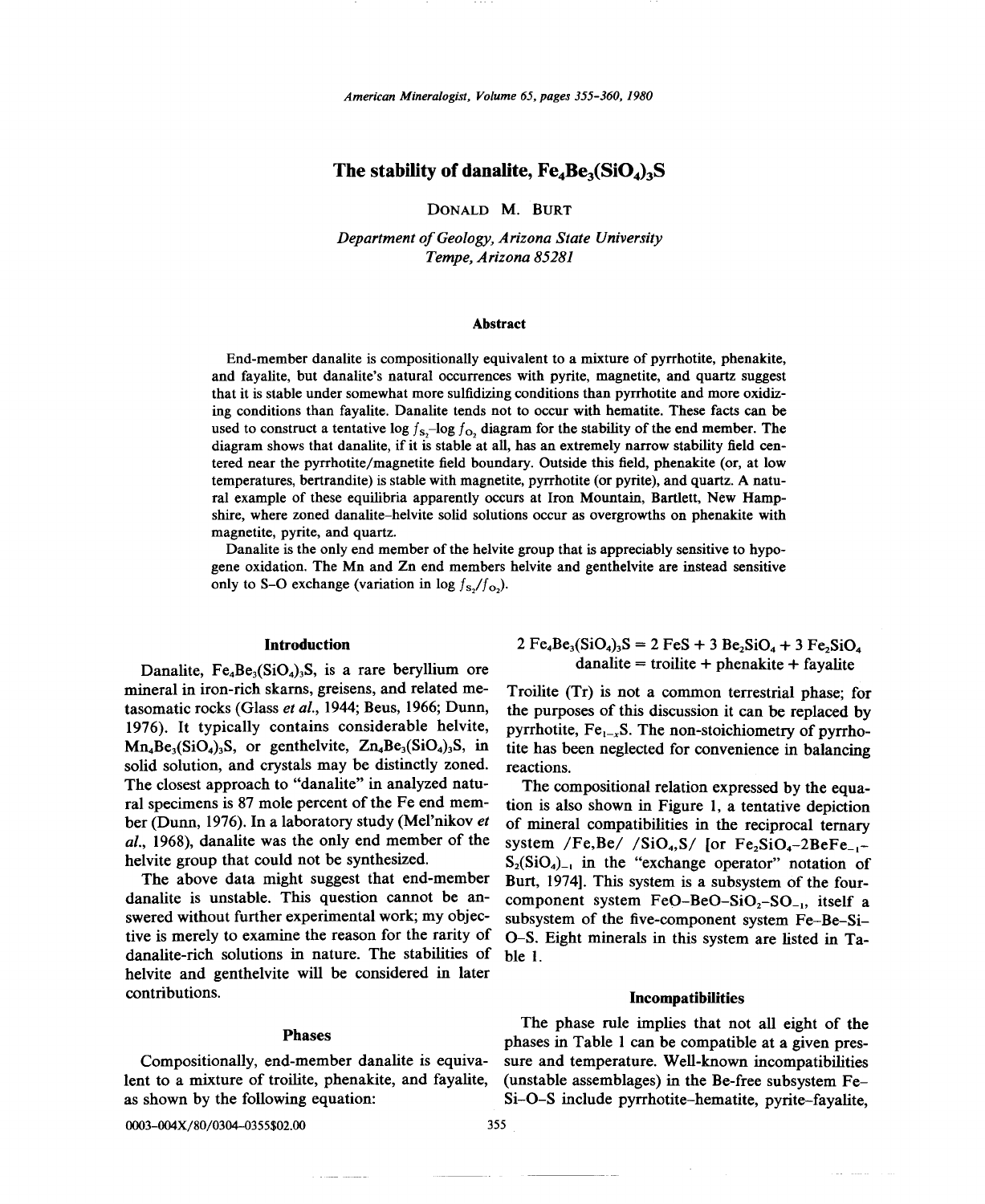

Fig. 1. Assumed mineral compatibilities in the reciprocal ternary system  $Fe<sub>2</sub>SiO<sub>4</sub>-Be<sub>2</sub>SiO<sub>4</sub>-2FeS-2BeS$  (or  $Fe, Be//SiO<sub>4</sub>, S$ ). The phases shown are probably compatible with quartz in the system FeO-BeO-SiO<sub>2</sub>-SO<sub>-1</sub>. Abbreviations are given in Table 1 and the text.

and hematite-fayalite. Figure I implies that, if danalite is stable, pyrrhotite-fayalite-phenakite must also be an unstable assemblage. (Strictly speaking, due to the non-stoichiometry of pyrrhotite, this conclusion does not follow directly from Figure l. Nevertheless, it can easily be shown that non-stoichiometric pyrrhotite plus fayalite plus phenakite is compositionally equivalent to the presumably more stable assemblage magnetite-danalite-quartz.)

The phases in Table I, and the incompatibilities mentioned above, can be used as input for computer program REACTION(Finger and Burt, 1972), in order to determine if there are other incompatibilities. Two reactions that are printed out are:

6 Hem + 2 Dan = Py + 6 Mt + 3 Phe + Qtz (1)

| Name       | Abbreviation | Composition                      |
|------------|--------------|----------------------------------|
| Pyrrhotite | Po           | $Fe1-xS$                         |
| Pyrite     | Py           | $Fes_{2}$                        |
| Magnetite  | Mt           | $Fe_{3}O_{4}$                    |
| Hematite   | Hm           | Fe <sub>2</sub> O <sub>3</sub>   |
| Fayalite   | Fay          | $Fe_2SiO_4$                      |
| Phenakite  | Phe          | Be <sub>2</sub> S10 <sub>4</sub> |
| Danalite   | Dan          | $Fe4Be3(SiO4)3S$                 |
| Quartz     | Otz          | sio,                             |

Table 1. Eight phases in the system Fe-Be-Si-O-S

and

### $3 \text{ Py } + 4 \text{ Dan} = 10 \text{ Po } + 3 \text{ Mt} + 6 \text{ Phe } + 6 \text{ Otz}$  (2)

Hematite-danalite is not a well-documented assemblage, and the alternative assemblage apparently occurs (Barton and Goldsmith, 1968, p. 59). Analogies with other systems also suggest that an FeO-rich mineral such as danalite will be incompatible with hematite. Reaction (I) has therefore been assumed to go to the right. Note, however, that Zubkov *et al.* (1972, p. 362-363) have reported a danalite with 51 atomic percent Fe end member being altered by hematite, but it is not known if this represents an equilibrium assemblage.

Reaction (2) is still more of a problem. The left assemblage, pyrite-danalite, is relatively common, whereas the right assemblage apparently has not yet been reported. On the other hand, the danalite stability field in nature is undoubtedly extended by solid solution of other components, and pyrrhotite-bearing assemblages are rarely reported. Without experimental data, then, the stable assemblage in this reaction cannot be determined.

# Stability diagrams

Given the above data and assumptions, danalite has five possible breakdown reactions involving  $O<sub>2</sub>$ ,  $S<sub>2</sub>$ , and the phases in Table 1. These reactions are listed in Table 2 and are depicted on Figure 2, a schematic isobaric, isothermal log  $f_s$ -log  $f_o$ , diagram. In view of the lack of thermochemical and experimental data on the Be-bearing phases, the diagram is drawn at an arbitrary (moderate or low) pressure and temperature. The slopes of the lines on this diagram are fixed by compositional restrictions, and the topology should remain the same over a range of pressures and temperatures (in the vicinity of 0.2-2.0 kbar, 300-500°C).

The reactions involving the Be-free subsystem Fe-Si-O-S on Figure 2 are too well known to require comment (Holland, 1965). Superimposed on these is a hypothetical danalite stability field, outlined with dark lines. The danalite stability field is seen to be restricted to the vicinity of the pyrrhotite/magnetite field boundary. The assemblage danalite-quartz is stable over the same area as danalite alone, except at the lower left corner of the diagram. Danalite's compatibility with pyrite is, as mentioned, uncertain, and the danalite stability field could be considerably smaller than Figure 2 implies. (As mentioned in the introduction, end-member danalite could be unstable.)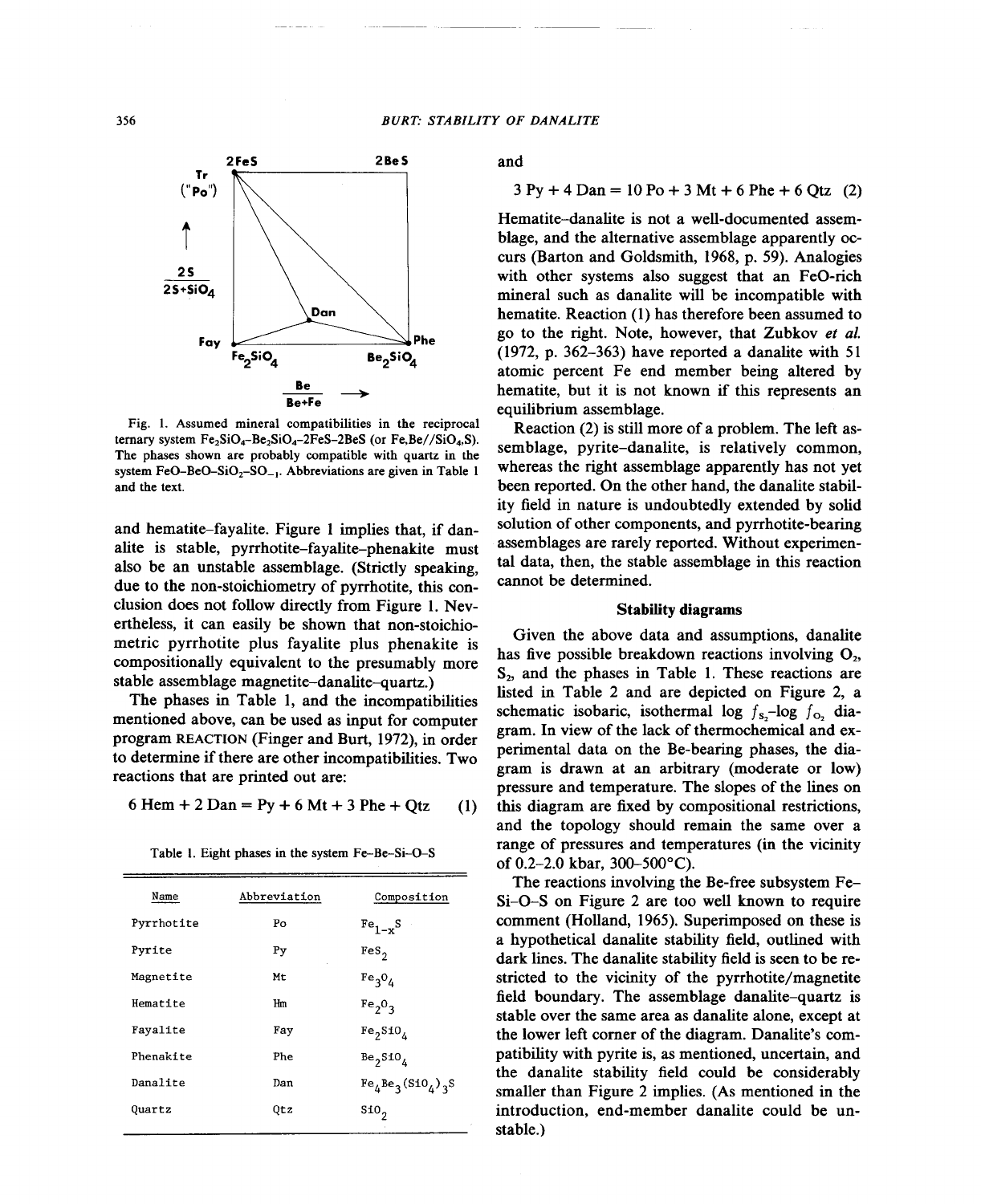

Fig. 2. Hypothetical log  $f_{S_2}$ -log  $f_{O_2}$  diagram for danalite stability in the system Fe-Be-Si-O-S. The inset shows mineral compositions projected onto the composition plane Fe-Be-Si. The thicker lines outline the danalite stability field; the reactions involving danalite are listed in Table 2. Mineral abbreviations are given in Table I.

Danalite-rich solid solutions are common enough in nature, however, and their stabilities can similarly be depicted (Fig. 3). Figure 3 is analogous to Figure 2, except that a small fugacity of  $CO<sub>2</sub>$  allows the graphite line to eclipse the fayalite stability field *(cf.* Holland, 1965). By analogy with other systems, solid solution of, *e.g.,* helvite is shown as allowing the endmember danalite field (here shown as not touching pyrite) to expand considerably. Again due to the lack of data on danalite, the fields and numbers shown on this diagram are purely hypothetical. Minor substitution of Mn in magnetite has been neglected.

The superposition of a stability field for siderite (Sid) on Figure 3 has also been neglected. At low temperatures, with increasing  $CO<sub>2</sub>$  fugacity, siderite would gradually replace the magnetite field (and part of the pyrrhotite field). The lines of equal danalite content in helvite solid solutions would be deflected upwards as they entered the siderite field (to a slope of  $+1$ , instead of  $+7/3$  as in the magnetite field). Eventually, increasing  $CO<sub>2</sub>$  fugacities would lead to the destruction of danalite, by reactions such as the following:



Fig. 3. Diagram similar to Figure 2, but in the presence of a constant fugacity of CO<sub>2</sub>, and showing hypothetical (schematic) stability limits for danalite solid solutions of 75 and 50 atomic. % Fe. This diagram assumes that the end-member danalite field  $(Dan<sub>100</sub>)$  is more restricted than that indicated on Figure 2. Siderite stability is not considered.

$$
2 \text{ Dan} + 6 \text{ CO}_2 = 6 \text{ Sid} + 3 \text{ Phe} + 3 \text{ Qtz} + 2 \text{ Po}
$$

In this regard, Palache (1907) reports the alteration of danalite in a granite cavity from Cape Ann, Massachusetts to a mixture of siderite, phenakite, quartz, pyrite, and sphalerite, all coated by later kaolinite and hematite.

Table 2. Five breakdown reactions of danalite\*

|                                                                       |  |  |  |  | 1. 6 Dan + 4 O <sub>2</sub> = 2 Mt + 9 Fay + 9 Phe + 3 S <sub>2</sub> |
|-----------------------------------------------------------------------|--|--|--|--|-----------------------------------------------------------------------|
| 2. 2 Dan + Qtz + 0 <sub>2</sub> = 4 Fay + 3 Phe + S <sub>2</sub>      |  |  |  |  |                                                                       |
| 3. 6 Dan + 7 0 <sub>2</sub> = 8 Mt + 9 Phe + 9 Qtz + 3 S <sub>2</sub> |  |  |  |  |                                                                       |
| 4. 2 Dan + 8 S <sub>2</sub> = 8 Py + 3 Phe + 6 Qtz + 4 O <sub>2</sub> |  |  |  |  |                                                                       |
| 5. 2 Dan + 4 S <sub>2</sub> = 8 Po + 3 Phe + 6 Qtz + 4 O <sub>2</sub> |  |  |  |  |                                                                       |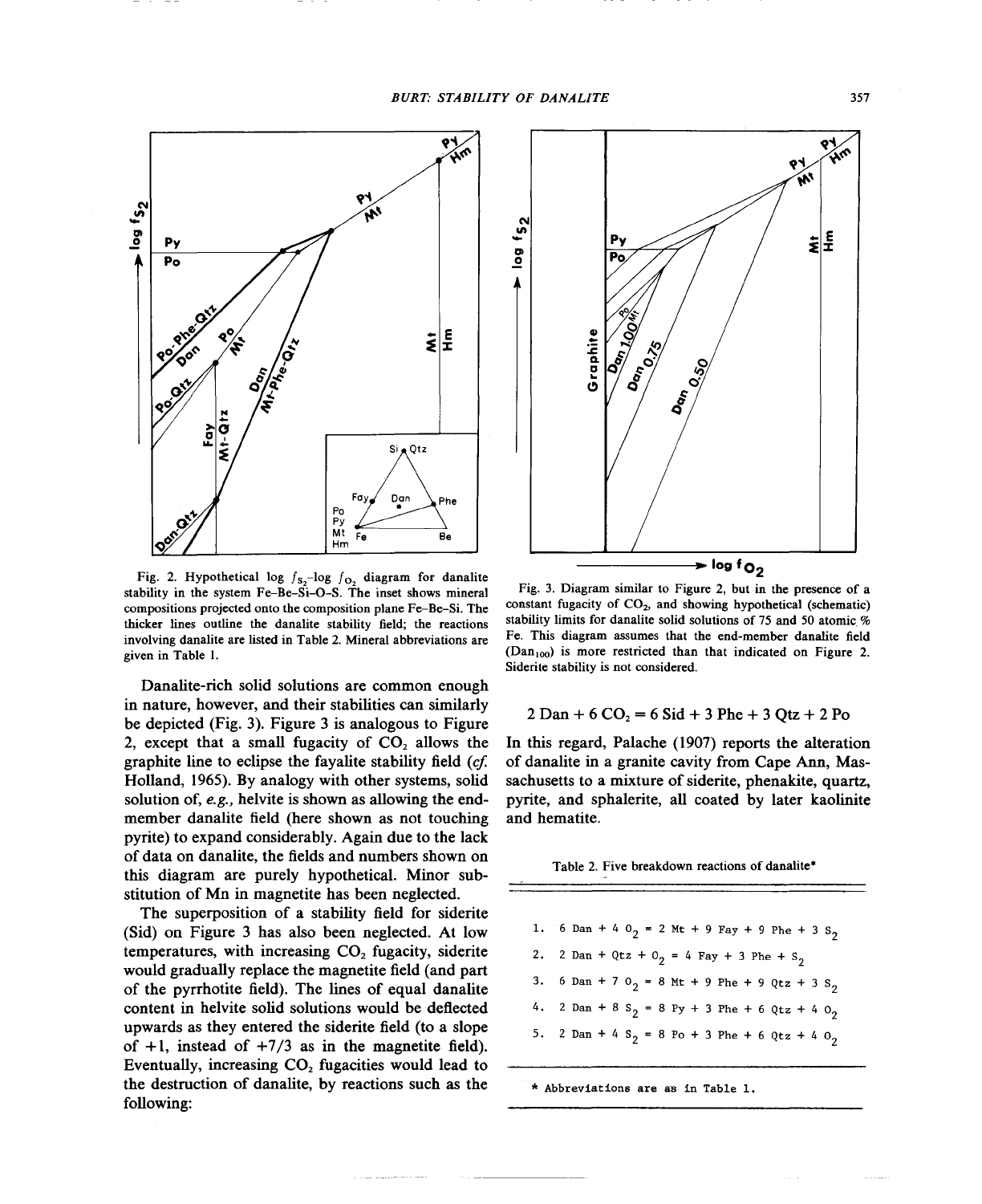### *BURT: STABILITY OF DANA LITE*

Table 3. Selected associations of danalite

| Locality                                                                                                                                                                                       | Association                                                                                                                                                                                                                                                                                                                              | References                                                                                                                                   |
|------------------------------------------------------------------------------------------------------------------------------------------------------------------------------------------------|------------------------------------------------------------------------------------------------------------------------------------------------------------------------------------------------------------------------------------------------------------------------------------------------------------------------------------------|----------------------------------------------------------------------------------------------------------------------------------------------|
| Cape Ann, Massachusetts                                                                                                                                                                        | Cavities in granite.<br>Danalite altered to siderite, phenakite,<br>quartz, pyrite, sphalerite.                                                                                                                                                                                                                                          | Cooke, 1866<br>Palache, 1907<br>Pough, 1936                                                                                                  |
| Iron Mountain, Bartlett<br>New Hampshire                                                                                                                                                       | Metasomatically replaced granite.<br>Danalite-helvite solid solutions overgrowing<br>phenakite, with magnetite, pyrite,<br>sphalerite, quartz, galena, fluorite,<br>hematite, and pyroxene.                                                                                                                                              | Wadsworth, 1880<br>Glass et al., 1944<br>Warner et al., 1959<br>Barton and Goldsmith<br>1968<br>Dunn, 1976<br>Author's visits, 1976,<br>1977 |
| North End Peak, Iron Mountain<br>New Mexico                                                                                                                                                    | "Ribbon rock" banded skarn replacing<br>limestone.<br>Danalite with fluorite, magnetite,<br>grossularite, chlorite, and biotite.                                                                                                                                                                                                         | Glass et al., 1944<br>Jahns and Glass, 1944                                                                                                  |
| Needlepoint Mt., McDame area,<br>B.C., Canada                                                                                                                                                  | Skarn in limestone.<br>Danalite with magnetite, quartz, chlorite,<br>fluorite, and native bismuth.                                                                                                                                                                                                                                       | Thompson, 1957                                                                                                                               |
| Redruth, Cornwall, England                                                                                                                                                                     | Purchased specimen.<br>Danalite with quartz, arsenopyrite,<br>sphalerite, chalcopyrite, and chlorite.                                                                                                                                                                                                                                    | Miers and Prior, 1892                                                                                                                        |
| New Tolgus shaft, Redruth,<br>Cornwall, England<br>Levant Mine, St. Just,<br>Cornwall, England<br>Tretoil Mine, Lanivet,<br>Cornwall, England<br>Wheal Maudlin, Lanlivery<br>Cornwall, England | All are skarn-related veins in greenstone.<br>Danalite with chlorite, arsenopyrite, pyrite,<br>chalcopyrite, and sphalerite; at<br>individual localities with calcite,<br>fluorite, and garnet.                                                                                                                                          | Kingsbury, 1961                                                                                                                              |
| Mihara Mine, Hiroshima<br>Prefecture, Japan                                                                                                                                                    | Danalite with phenakite in monzonite near<br>skarn contact. Phenakite in adjacent<br>feldspar-fluorite-biotite-scheelite skarn.                                                                                                                                                                                                          | Aoki and Hida, 1974                                                                                                                          |
| Unspecified, U.S.S.R.                                                                                                                                                                          | Pegmatites.<br>Danalite replaces beryl; is in turn replaced<br>by bertrandite, phenakite, pyrite, and hematite.                                                                                                                                                                                                                          | Orlov et al., 1961<br>Cerny, 1970                                                                                                            |
| Precambrian Russian<br>platform, U.S.S.R.                                                                                                                                                      | Quartz veins in altered granite and diabase.<br>Danalite (51 at. % Fe) altered by hematite.<br>Helvite, phenakite, muscovite, calcite, magnetite,<br>acmite, and other minerals occur in related<br>rocks.                                                                                                                               | Zubkov et al., $1972$                                                                                                                        |
| Far East, U.S.S.R.                                                                                                                                                                             | Complex tin-rare metal deposits.<br>Danalite in plagioclase-clinopyroxene skarns<br>in marble with cassiterite, scheelite, garnet,<br>fluorite, and arsenopyrite.<br>Also, danalite in diopside-magnetite skarns with<br>chrysoberyl, phlogopite, idocrase, epidote,<br>garnet, hastingsite, fluorite, cassiterite,<br>and chalcopyrite. | Marshukova and<br>Pavlovskii, 1969                                                                                                           |

# Discussion

In reducing, ore-depositing fluids,  $H_2S$  is a much more abundant species than either  $S_2$  or  $O_2$  (Holland, 1965). On Figures 2 and 3, in the presence of water, lines of equal  $H_2S$  fugacity would have a slope of  $+1$ , more-or-Iess parallel to the direction of elongation of

the danalite field. (On Figure 2, reactions 2 and 5 of Table 2 also have slopes of  $+1$ .) If sulfate species are ignored, the stability of danalite on Figures 2 and 3 could therefore be summarized by stating that at low H2S fugacities, danalite oxidizes to a mixture of magnetite, phenakite, and quartz (or fayalite). At high H2S fugacities, it sulfidizes to a mixture of pyrrhotite

358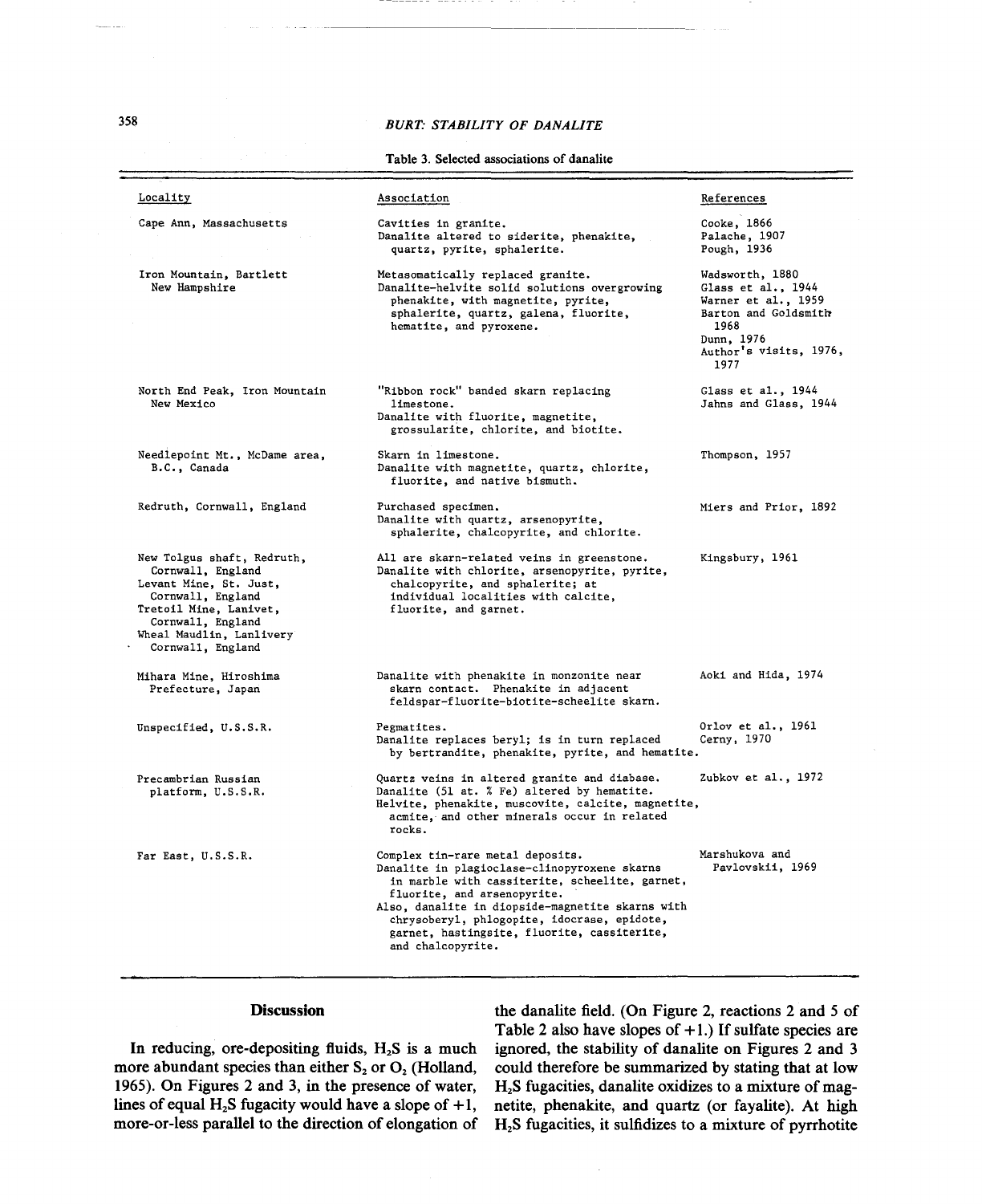(or pyrite), phenakite, and quartz. Danalite solid solutions are stable over a narrow intermediate range of  $H<sub>2</sub>S$  fugacities that pinches out with increasing fugacities of  $S_2$  and  $O_2$  (or  $SO_2$ ).

At low temperatures, in hydrous systems, bertrandite,  $Be_4Si_2O_7(OH)_{2}$ , presumably replaces phenakite in the above equilibria (Burt, 1978). If  $CO<sub>2</sub>$  is added to the system, siderite can replace the iron oxides, as mentioned.

Numerous examples of these equilibria are given in Table 3. This table only includes danalite occurrences for which fairly complete mineral associations have been described; for other occurrences consult, *e.g.,* Glass *et al.* (1944); Beus (1966); Gorman (1975); and Dunn (1976).

One of the more interesting associations of minerals in Table 3 occurs in the Fe-Be deposits at Iron Mountain, Bartlett, New Hampshire. Here danalitehelvite solid solutions, in places growing on phenakite, are also associated with magnetite, quartz, pyrite, sphalerite, galena, and fluorite (Barton and Goldsmith, 1968). The danalite crystals are zoned, with helvite cores and danalite rims (with up to 86 mole percent Fe end member, according to Dunn, 1977). The deposit appears to be a local hydrothermal replacement of the Conway granite.

At some deposits not listed in Table 3, danaliteequivalent assemblages occur alone. For example, Hügi and Rowe (1970) summarize numerous hematite-phenakite-quartz occurrences and a hematitebertrandite-quartz occurrence in the Alps. Nearly Fe-free helvite occurs with hematite and quartz at an 'unspecified locality in the USSR; bertrandite is also present with hematite (Pavlova *et al.,* 1966; Pavlova, 1970). Numerous other examples could be cited *(cf* Pough, 1936; Egorov, 1967; Chukhrov, 1972).

As the above assemblages with hematite imply, the unique feature of danalite, as compared with Zn and Mn end members of the helvite group, is its sensitivity to oxidation. The reactions that determine genthelvite and helvite stabilites in nature are apparently sensitive only to the chemical potential of the component  $SO_{-1}$  (or to the fugacity ratios  $f_s/f_o$ , and  $f_{H,s}/f_o$  $f_{H<sub>2</sub>}$ : *cf.* reactions 2 and 5 of Table 2). This potential can be related to the chalcophile-lithophile tendencies of the elements (Burt, 1974). The chalcophile tendencies of the helvite group elements can be expressed as the inequality  $Zn \gg Fe > Mn$  (Marakushev and Bezmen, 1969). This concept explains the tendency for genthelvite to occur in distinctly alkaline, sulfur-poor igneous environments (Burt, 1977), and also explains the otherwise puzzling gap between the Zn and Mn ends of the helvite series noted by Dunn (1976).

#### Acknowledgments

The Interlibrary Loan Service, Arizona State University Library, is thanked for assistance in locating several Russian references, as is Arthur Barabas for assistance with transportation to the Iron Mountain deposit, New Hampshire. P. R. Buseck, S. B. Romberger, and P. J. Dunn provided useful reviews. I am also grateful to Tom Young, Jenelle Lorello, and Mike Smith for computing assistance and specimen preparation, as well as to Terry Sprowl for typing the manuscript and to Sue Selkirk for drafting the figures. Partial support for this research was obtained from the Faculty Grant-In-Aid Program, Arizona State University.

### References

- Aoki, Y. and N. Hida (1974) Geology and genesis of beryllium ore deposit, Mihara mine, Hiroshima Prefecture, Japan [in Japanese]. *Kozan Chishitsu (Mining Geol., Japan),* 24, 201-211 (not seen; extracted from *Chem. Abstracts,* 81, #155889, 1974).
- Barton, W. R. and C. E. Goldsmith (1968) New England beryllium investigations. *U.* S. *Bur. Mines, Rept. Inv. 7070.*
- Beus, A. A. (1966) *Geochemistry of beryllium and genetic types of beryllium deposits* [in trans!.]. Freeman, San Francisco.
- Burt, D. M. (1974) Concepts of acidity and basicity in petrology-the exchange operator approach. *Geol. Soc. Am. Abstracts with Programs,* 6, 674-676.
- (1977) Chalcophile-lithophile tendencies in the helvite group: genthelvite stability in the system  $ZnO-BeO-Al<sub>2</sub>O<sub>3</sub>$ - $SiO<sub>2</sub>-SO<sub>-1</sub>-F<sub>2</sub>O<sub>-1</sub>$  (abstr.). *Am. Geophys. Union Trans.*, 58, 1242.
- (1978) Multisystems analysis of beryllium mineral stabilities: the system  $BeO-Al_2O_3-SiO_2-H_2O$ . *Am. Mineral.*, 63, 664-676.
- Cerny, P. (1970) Review of some secondary hypogene parageneses after early pegmatite minerals. *Freiberger Forschungshefte, C270,47-67.*
- Chukhrov, F. V. (Ed.) (1972) Silicates with single and paired silicate tetrahedra [in Russian]. *Mineraly, Spravochnik,* 3, no. 1. Nauka Press, Moscow.
- Cooke, J. P., Jr. (1866) On danalite, a new mineral species from the granite of Rockport, Mass. *Am. J. Sci.,* 42, 73-79.
- Dunn, P. J. (1976) Genthelvite and the helvine group. *Mineral. Mag., 40, 627-636.*
- Egorov, I. N. (1967) Geological and mineralogical features of hydrothermal beryllium mineralization related to a granitic massif [in Russian]. *Sov. Geol., 10, 133-138.*
- Finger, L. W. and D. M. Burt (1972) REACTION, a Fortran IV computer program to balance chemical reactions. *Carnegie Inst. Wash. Year Book,* 71, 616-620.
- Glass, J. J., R. H. Jahns and R. E. Stevens (1944) Helvite and danalite from New Mexico and the helvite group. *Am. Mineral., 29,* 163-191.
- Gorman, R. C. (1975) Mineral Division Report. *Annual Rept. Govt. Chem. Lab., Western Australia,* 1974,22-31 (not seen; extracted from *Mineral. Abstracts,* 76, #3072, 1976).
- Holland, H. D. (1965) Some applications of thermochemical data to problems of ore deposits II. Mineral assemblages and the composition of ore-forming fluids. *Econ. Geol., 60, 1101-1166.*
- Hügi, T. and D. Rowe (1970) Beryllium Mineralien und Beryl-